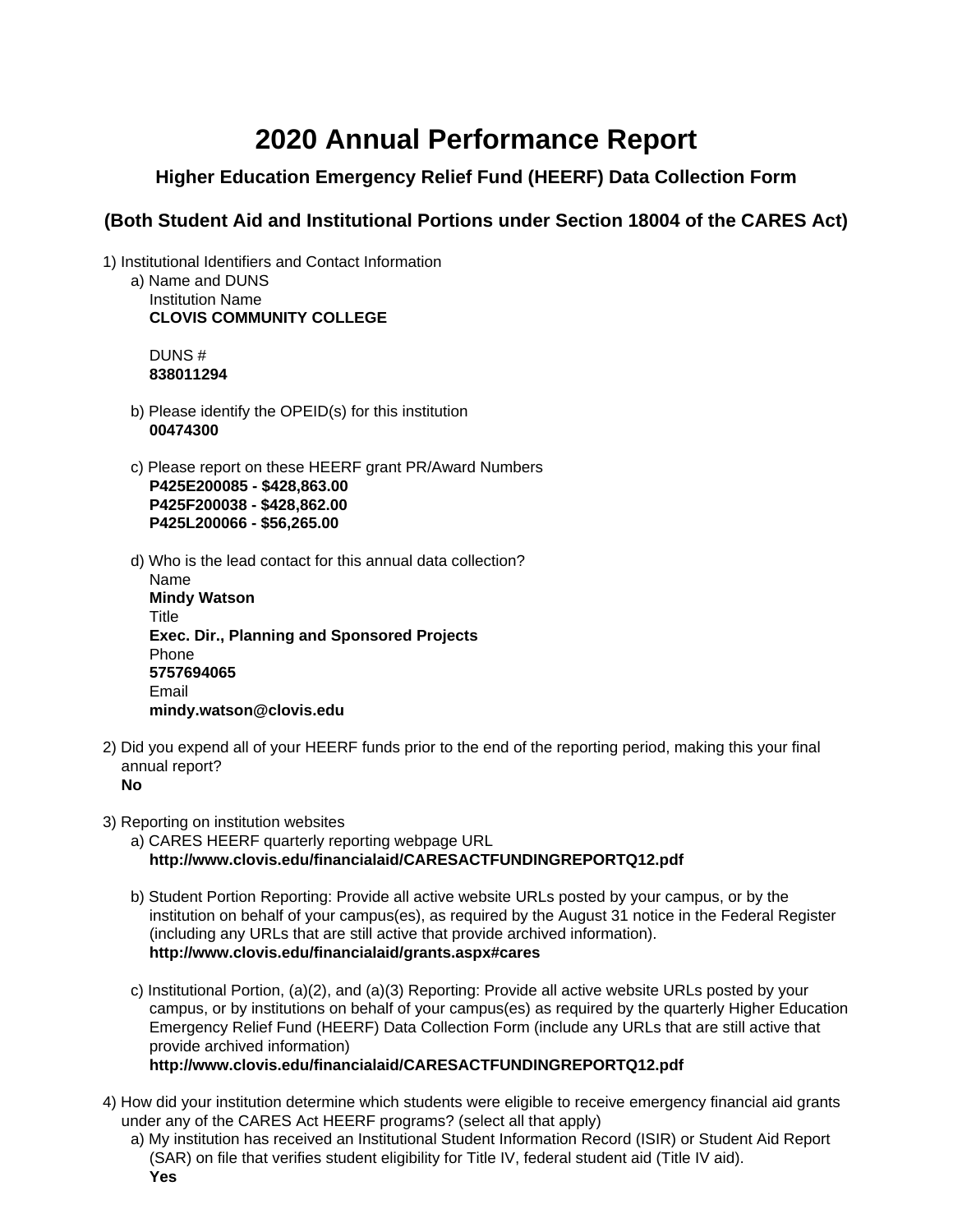- b) My institution allowed students to attest to their eligibility for Title IV aid by completing an alternative application form developed by the institution for this purpose. **Yes**
- c) My institution used another method for determining which students were eligible to receive emergency financial aid grants under the CARES Act. **No**
- d) Please describe
- 5) How did your institution determine which students received emergency financial aid grants to students and how much each student would receive? Please indicate if any of the following strategies were used.
	- a) Did you distribute the same amount to all eligible students regardless of different circumstances? **No**
		- i) If no, did you ask students to apply for funds? **Yes**
		- (1) If yes, did you use that application to determine the amount of a student's emergency financial aid grant?.

**Yes**

- (a) If yes, what needs did you prioritize to determine the amount of the student's award? Food
	- **Yes** Housing **Yes** Course materials **Yes Technology No** Health care **No** Child care **No Other No**

If yes, please specify

- ii) If you did not distribute the same amount to all eligible students, did you use any institutional administrative data (pre-existing data that did not come from a HEERF-specific application form) in determining the amount of funds awarded to students?. **Yes**
- (1) If yes, which of these student factors did you prioritize in the grant determination process? (Mark all that apply)
	- (a) Enrollment intensity (i.e., full-time/part-time status, number of credits the student is taking, etc.).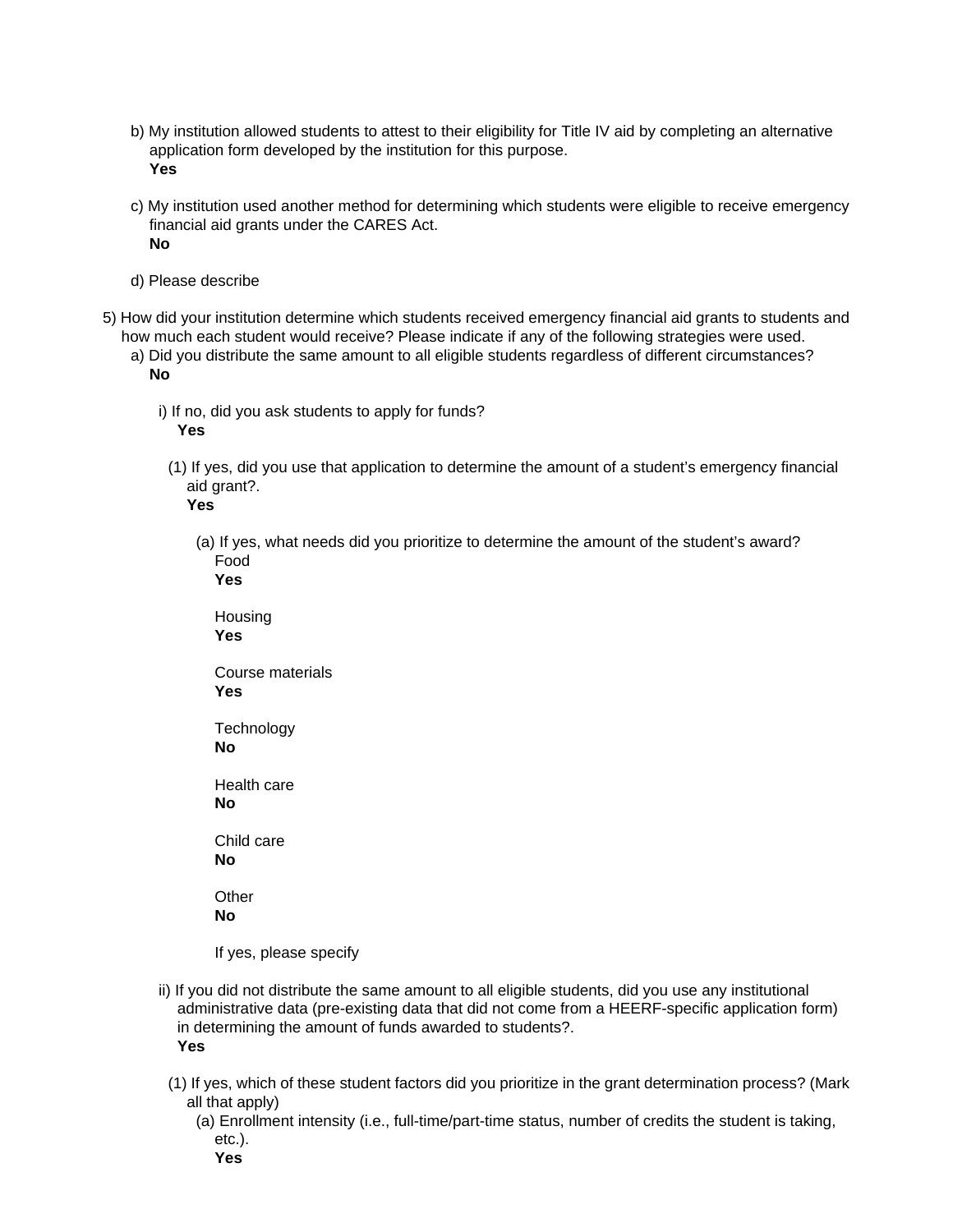- (b) Location (i.e., branch campus) **No** (c) Pell Grant eligibility **Yes** (d) FAFSA data elements **Yes** (a) If yes, Which FAFSA data elements did you use? i) FAFSA Family Income **No** ii) Estimated Family Contribution **Yes** iii) independent/dependent status **No** (e) On-campus/distance education status **No** (f) On-campus/off-campus living arrangements **No** (g) Academic level **No** (2) Other **No** (a) If yes, please specify 6) How did your institution distribute the emergency financial aid grants to students? a) Checks **Yes**
	- b) Electronic funds transfer/Direct deposit **No**
	- c) Debit cards **No**
	- d) Payment apps **No**
	- e) Other **No**
		- i) If yes, please specify:
- 7) Did your institution provide any instructions, directions, or guidance to students (e.g. FAQs) about the emergency financial aid grants upon disbursement? **Yes**
	- a) upload PDF/MS Word document instructions, directions, or guidance **CARES Round 1 Communications with students.docx**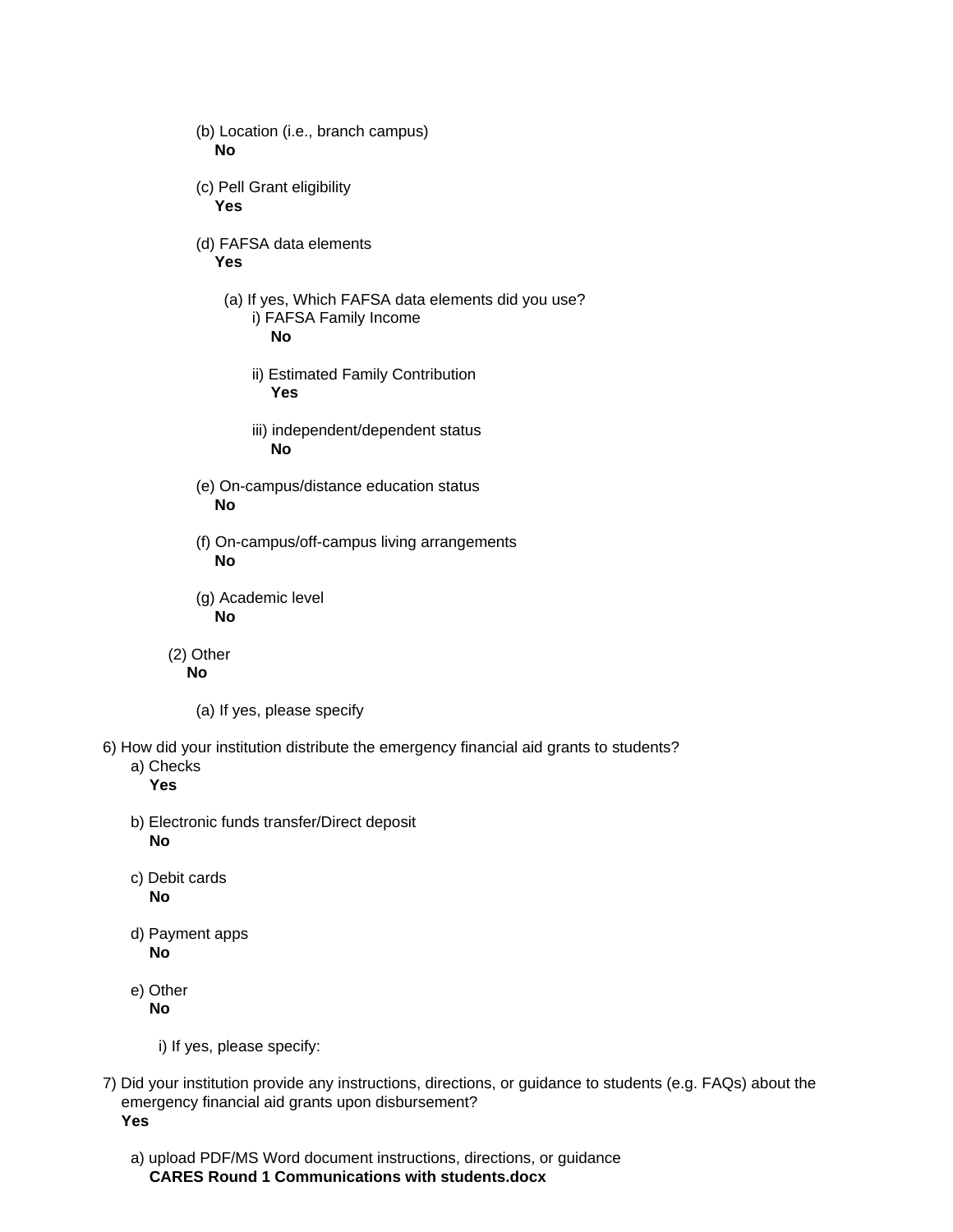b) Provide any active URLs with instructions, directions, or guidance on how to use the grants

| Emergency Financial Aid Grants Awarded to Students (direct grants and amounts reimbursed)                       |                            |                         |                             |                         |                             |                       |                       |
|-----------------------------------------------------------------------------------------------------------------|----------------------------|-------------------------|-----------------------------|-------------------------|-----------------------------|-----------------------|-----------------------|
|                                                                                                                 | All HEERF                  | Undergraduates          |                             |                         |                             | Graduates             |                       |
|                                                                                                                 | Emergency<br>Financial Aid | Full-time students      |                             | Part-time students      |                             | Full-time<br>students | Part-time<br>students |
|                                                                                                                 | Grant eligible<br>students | Pell grant<br>recipient | Non-Pell grant<br>recipient | Pell grant<br>recipient | Non-Pell grant<br>recipient |                       |                       |
| Number of<br>Eligible Students                                                                                  | 293                        | 108                     | 75                          | 48                      | 62                          | 0                     | 0                     |
| Number of<br><b>HEERF Student</b><br>Recipients-<br>Emergency<br>Grants to<br><b>Students</b><br>(unduplicated) | 293                        | 108                     | 75                          | 48                      | 62                          | 0                     | 0                     |
| <b>HEERF Amount</b><br>Disbursed<br>(Section<br>18004(a)(1)<br>Student Aid<br>Portion)                          | \$426,941.13               | \$176,798.05            | \$129,938.00                | \$41,729.08             | \$78,476.00                 | \$0.00                | \$0.00                |
| <b>HEERF Amount</b><br>Disbursed<br>(Section<br>18004(a)(1)<br><b>Student Aid</b><br>Portion)                   | \$0.00                     | \$0.00                  | \$0.00                      | \$0.00                  | \$0.00                      | \$0.00                | \$0.00                |
| <b>HEERF Amount</b><br>Disbursed<br>(18004(a)(1)<br>Institutional<br>Portion)                                   | \$0.00                     | \$0.00                  | \$0.00                      | \$0.00                  | \$0.00                      | \$0.00                | \$0.00                |
| <b>HEERF Amount</b><br><b>Disbursed</b><br>(18004(a)(1)<br>Institutional<br>Portion)                            | \$0.00                     | \$0.00                  | \$0.00                      | \$0.00                  | \$0.00                      | \$0.00                | \$0.00                |
| <b>HEERF Amount</b><br>Disbursed<br>Section 18004<br>$(a)(2)$ - HBCUs,<br>TCCUs, MSIs,<br>SIP)                  | \$0.00                     | \$0.00                  | \$0.00                      | \$0.00                  | \$0.00                      | \$0.00                | \$0.00                |
| <b>HEERF Amount</b><br>Disbursed<br>(Section 18004<br>(a)(2)- HBCUs,<br>TCCUs, MSIs,<br>SIP)                    | \$0.00                     | \$0.00                  | \$0.00                      | \$0.00                  | \$0.00                      | \$0.00                | \$0.00                |
| <b>HEERF Amount</b><br>Disbursed<br>(Section 18004<br>(a)(3)                                                    |                            |                         |                             |                         |                             |                       |                       |
| <b>HEERF Amount</b><br><b>Disbursed</b><br>(Section 18004<br>(a)(3)                                             |                            |                         |                             |                         |                             |                       |                       |
| Minimum<br>awards                                                                                               | \$0.00                     | \$250.00                | \$125.00                    | \$250.00                | \$125.00                    | \$0.00                | \$0.00                |
| Maximum<br>awards                                                                                               | \$5,800.00                 | \$5,800.00              | \$5,050.00                  | \$2,000.00              | \$5,800.00                  | \$0.00                | \$0.00                |
| <b>HEERF Amount</b><br>of Grants<br>Disbursed                                                                   | \$426,941.13               | \$176,798.05            | \$129,938.00                | \$41,729.08             | \$78,476.00                 | \$0.00                | \$0.00                |
| Average HEERF<br>Amount<br>Awarded                                                                              | \$1,457.14                 | \$1,637.02              | \$1,732.51                  | \$869.36                | \$1,265.74                  | \$0.00                | \$0.00                |

8) Use the instructions noted in the Appendix I to complete the following table.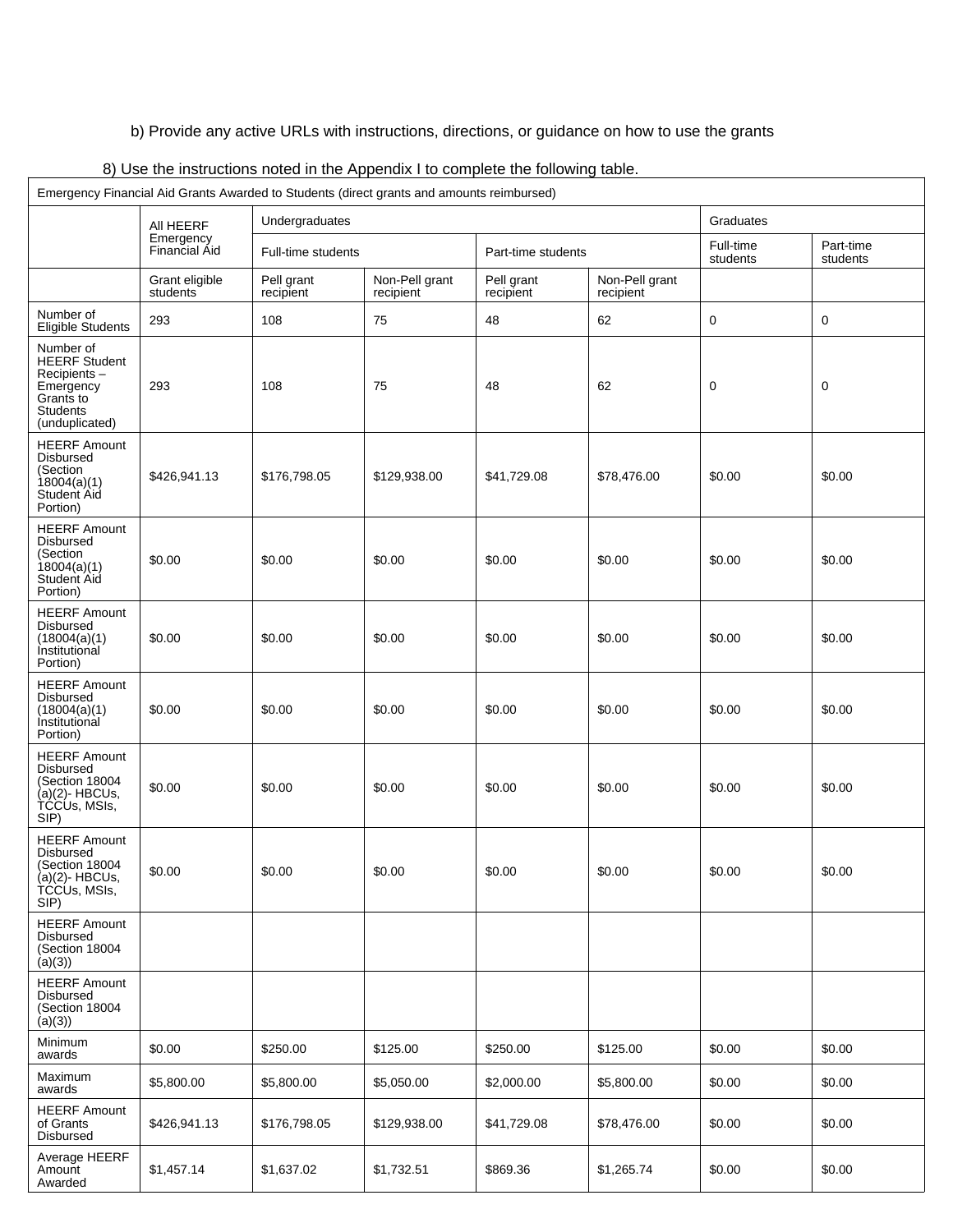9) Provide the total amount of HEERF funds expended on the categories provided. (Please note that the CARES Act prohibits the use of funding for the provision of pre-enrollment recruitment activities; endowments; or capital outlays associated with facilities related to athletics, sectarian instruction, or religious worship. In addition, please note that this template is meant to serve as a guide, and therefore IHEs are not required to categorize amounts in every category listed but only those that IHEs found applicable to their unique circumstances. Lastly, reported numbers should be consistent with previously published quarterly funding reports (the sum of quarterly reports should equal the value of the annual report)).

| Category                                                                                                                                                                                                                                                                                                                                                                                                                           | Amount in (a)(1) institutional<br>dollars | Amount in (a)(2) dollars, if<br>applicable | Amount in (a)(3) dollars, if<br>applicable | <b>Explanatory Notes</b> |
|------------------------------------------------------------------------------------------------------------------------------------------------------------------------------------------------------------------------------------------------------------------------------------------------------------------------------------------------------------------------------------------------------------------------------------|-------------------------------------------|--------------------------------------------|--------------------------------------------|--------------------------|
| Providing additional<br>emergency financial aid<br>grants to students.                                                                                                                                                                                                                                                                                                                                                             | \$0.00                                    | \$0.00                                     | \$0.00                                     |                          |
| Providing reimbursements<br>for tuition, housing, room<br>and board, or other fee<br>refunds.                                                                                                                                                                                                                                                                                                                                      | \$48,485.00                               | \$0.00                                     | \$0.00                                     |                          |
| Providing tuition discounts.                                                                                                                                                                                                                                                                                                                                                                                                       |                                           | \$0.00                                     | \$0.00                                     |                          |
| Covering the cost of<br>providing additional<br>technology hardware to<br>students, such as laptops or<br>tablets, or covering the<br>added cost of technology<br>fees.                                                                                                                                                                                                                                                            | \$63,053.39                               | \$0.00                                     | \$0.00                                     |                          |
| Providing or subsidizing the<br>costs of high-speed internet<br>to students or faculty to<br>transition to an online<br>environment.                                                                                                                                                                                                                                                                                               | \$0.00                                    | \$0.00                                     | \$0.00                                     |                          |
| Subsidizing off-campus<br>housing costs due to<br>dormitory closures or<br>decisions to limit housing to<br>one student per room;<br>subsidizing housing costs to<br>reduce housing density;<br>paying for hotels or other<br>off-campus housing for<br>students who need to be<br>isolated; paying travel<br>expenses for students who<br>need to leave campus early<br>due to coronavirus infections<br>or campus interruptions. | \$0.00                                    | \$0.00                                     | \$0.00                                     |                          |
| Subsidizing food service to<br>reduce density in eating<br>facilities, to provide<br>pre-packaged meals, or to<br>add hours to food service<br>operations to accommodate<br>social distancing.                                                                                                                                                                                                                                     | \$0.00                                    | \$0.00                                     | \$0.00                                     |                          |
| Costs related to operating<br>additional class sections to<br>enable social distancing,<br>such as those for hiring more<br>instructors and increasing<br>campus hours of operations.                                                                                                                                                                                                                                              | \$72,093.51                               | \$0.00                                     | \$0.00                                     |                          |
| Campus safety and<br>operations.                                                                                                                                                                                                                                                                                                                                                                                                   | \$20,401.46                               | \$0.00                                     | \$0.00                                     |                          |
| Purchasing, leasing, or<br>renting additional<br>instructional equipment and<br>supplies (such as laboratory<br>equipment or computers) to<br>reduce the number of<br>students sharing equipment<br>or supplies during a single<br>class period and to provide<br>time for disinfection between<br>uses.                                                                                                                           | \$38,643.25                               | \$0.00                                     | \$0.00                                     |                          |
| Replacing lost revenue due<br>to reduced enrollment.                                                                                                                                                                                                                                                                                                                                                                               |                                           | \$0.00                                     | \$0.00                                     |                          |